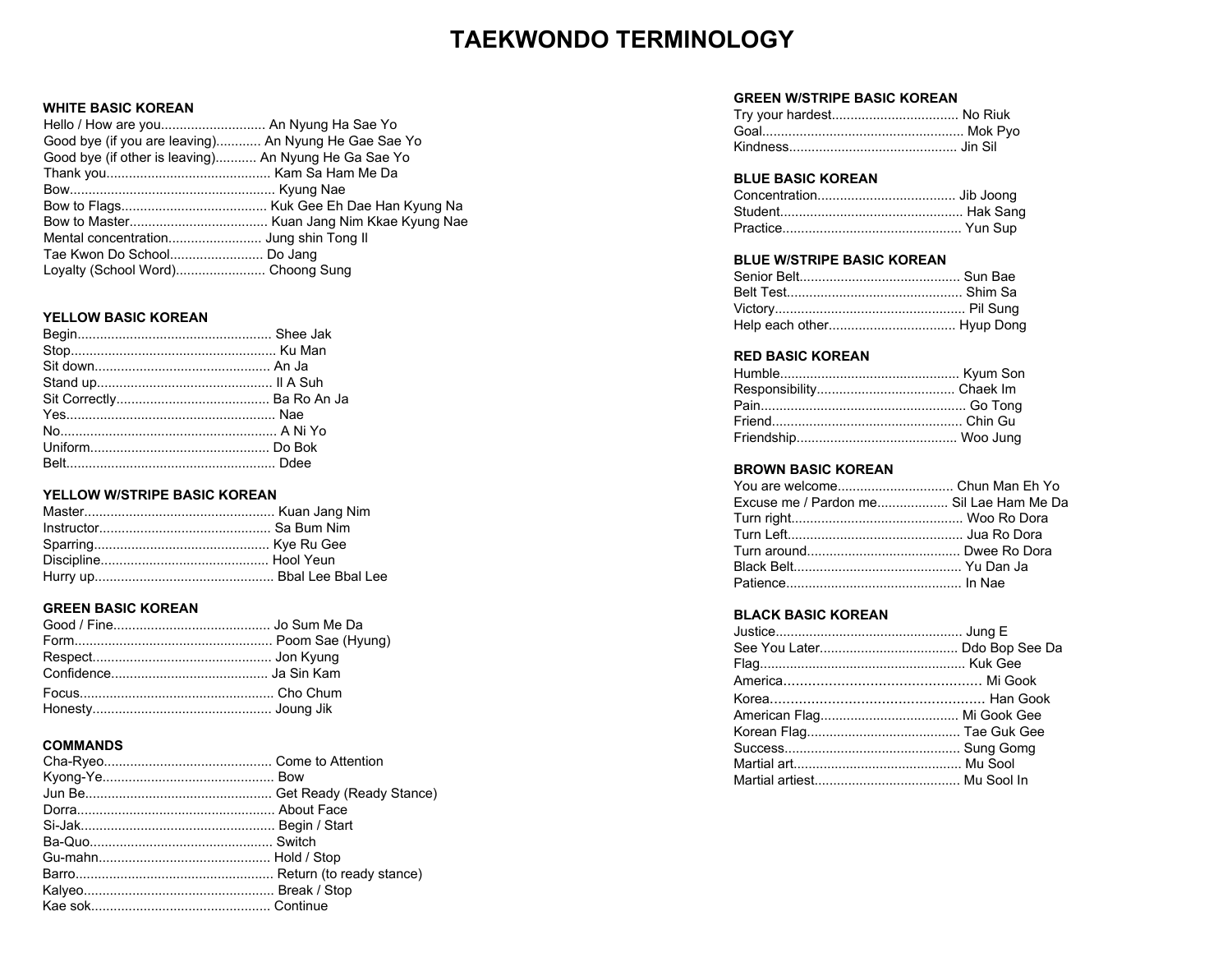| KICKS (Cha-gee)<br><b>Front Stretching Kick</b>                            |                                                     |         |
|----------------------------------------------------------------------------|-----------------------------------------------------|---------|
| <b>Side Stretching Kick</b>                                                | Ap Bbut A OI Lee Gee                                |         |
|                                                                            | <b>Yub Bbut A OI Lee Gee</b>                        |         |
| Front Kick                                                                 | Ap                                                  | Cha-gee |
| Side Kick                                                                  | Yub                                                 | Cha-gee |
| Roundhouse Kick                                                            | Doul-yeo                                            | Cha-gee |
| Axe Kick                                                                   | Jjik A                                              | Cha-gee |
| <b>Jumping Kick</b>                                                        | Ddwee A<br>Cha-gee                                  |         |
| <b>Jumping Front Kick</b>                                                  | Ab<br>Ddwee A                                       | Cha-gee |
| <b>Jumping Side Kick</b>                                                   | Yub<br>Ddwee A                                      | Cha-gee |
| <b>Jumping Roundhouse Kick</b>                                             | Doul-yeo<br>Ddwee A                                 | Cha-gee |
| Jumping Axe Kick                                                           | Jjik A<br>Ddwee A                                   | Cha-gee |
| <b>Back Swing Kick</b>                                                     | Dwee Dol Yeo                                        | Cha-gee |
| <b>Back Kick</b>                                                           | Dwee                                                | Cha-gee |
| Front Kick, Side Kick                                                      | Yub<br>Ab<br>Cha-gee                                | Cha-gee |
| Roundhouse Kick, Axe Kick                                                  | Cha-gee<br>Jjik A<br>Doul-yeo                       | Cha-gee |
| Roundhouse Kick, Back Swing Kick                                           | Dwee Doul-yeo<br>Cha-gee<br>Doul-yeo                | Cha-gee |
| <b>Back Side Kick</b>                                                      | Dwee Dol A Yub                                      | Cha-gee |
| Front Kick, Back Kick                                                      | Ab Cha-gee Dwee                                     | Cha-gee |
| Half Moon Kick                                                             | Ban Dal                                             | Cha-gee |
| <b>Pushing Front Kick</b>                                                  | Mil A Ap                                            | Cha-gee |
| <b>Combination Kick</b>                                                    | Yeun Sok                                            | Cha-gee |
| Side Kick, Back Side Kick                                                  | Yub Cha-gee<br>Dwee Doul A Yub                      | Cha-gee |
| Tornado Kick                                                               | Whye O Ree                                          | Cha-gee |
| Double Kick with One Leg                                                   | Han Bal Yi Dan                                      | Cha-gee |
| Double Front Kick with One Leg                                             | Han Bal Yi Dan Ab                                   | Cha-gee |
| Double Side Kick with One Leg                                              | Han Bal Yi Dan Yub                                  | Cha-gee |
| Double Roundhouse Kick with One Leg                                        | Han Bal Yi Dan Doul Yue                             | Cha-gee |
| <b>Inside Out Roundhouse Kick</b>                                          | <b>Be Teul A</b>                                    | Cha-gee |
|                                                                            | (Gak Gee Cha-gee)                                   |         |
| <b>Half Tornado Kick</b>                                                   | <b>Ban Whye O Ree</b>                               | Cha-gee |
| Jump Back Side Kick                                                        | Ddwee A Dwee Doul A Yub                             | Cha-gee |
| Double Kick with Two Legs                                                  | Doo Bal Yi Dan                                      | Cha-gee |
| Double Front Kick with Two Legs                                            | Doo Bal Yi Dan Ab                                   | Cha-gee |
| Hook Kick                                                                  | Hoo Reu                                             | Cha-gee |
| Double Kick with Two Legs                                                  | Doo Bal Yi Dan                                      | Cha-gee |
| Double Roundhouse Kick with Two Legs                                       | Doo Bal Yi Dan<br>Doul Yue                          | Cha-gee |
| Double Roundhouse Kick with Two Legs Followed by Back Swing<br><b>Kick</b> | Doo Bal Yi Dan<br>Doul Yue Cha-gee<br>Dwee Doul Yue | Cha-gee |
| Half Tornado Kick Following By Back Swing Kick                             | Ban Whye O Ree Cha-gee<br>Dwee Doul Yue             | Cha-gee |
| <b>Back Hook Kick</b>                                                      | Dweea Dol A Hoo Reu                                 | Cha-gee |
| <b>Flying Kick</b>                                                         | Nal Yeu                                             | Cha-gee |
| Roundhouse Kick and Back Swing Kick with One Leg                           | Han Bal Doul Yue Cha-gee Dwee Doul Yue              | Cha-gee |
| Tornado Kick Following By Back Swing Kick                                  | Whye O Ree Cha-gee Dwee Doul Yue                    | Cha-gee |
| Sweep Kick                                                                 | An ia Dwee Doul Rae                                 | Cha-gee |
|                                                                            |                                                     |         |

Jumping Back Swing Kick **Discrete A Discrete A Discrete A Discrete A Discrete A Discrete A Discrete A Discrete A Discrete A Discrete A Discrete A Discrete A Discrete A Discrete A Discrete A Discrete A Discrete A Discrete A** Step Over Jumping Half Tornado Kick **Wyee Bal Whye Juen Doul Yue** Cha-gee Cha-gee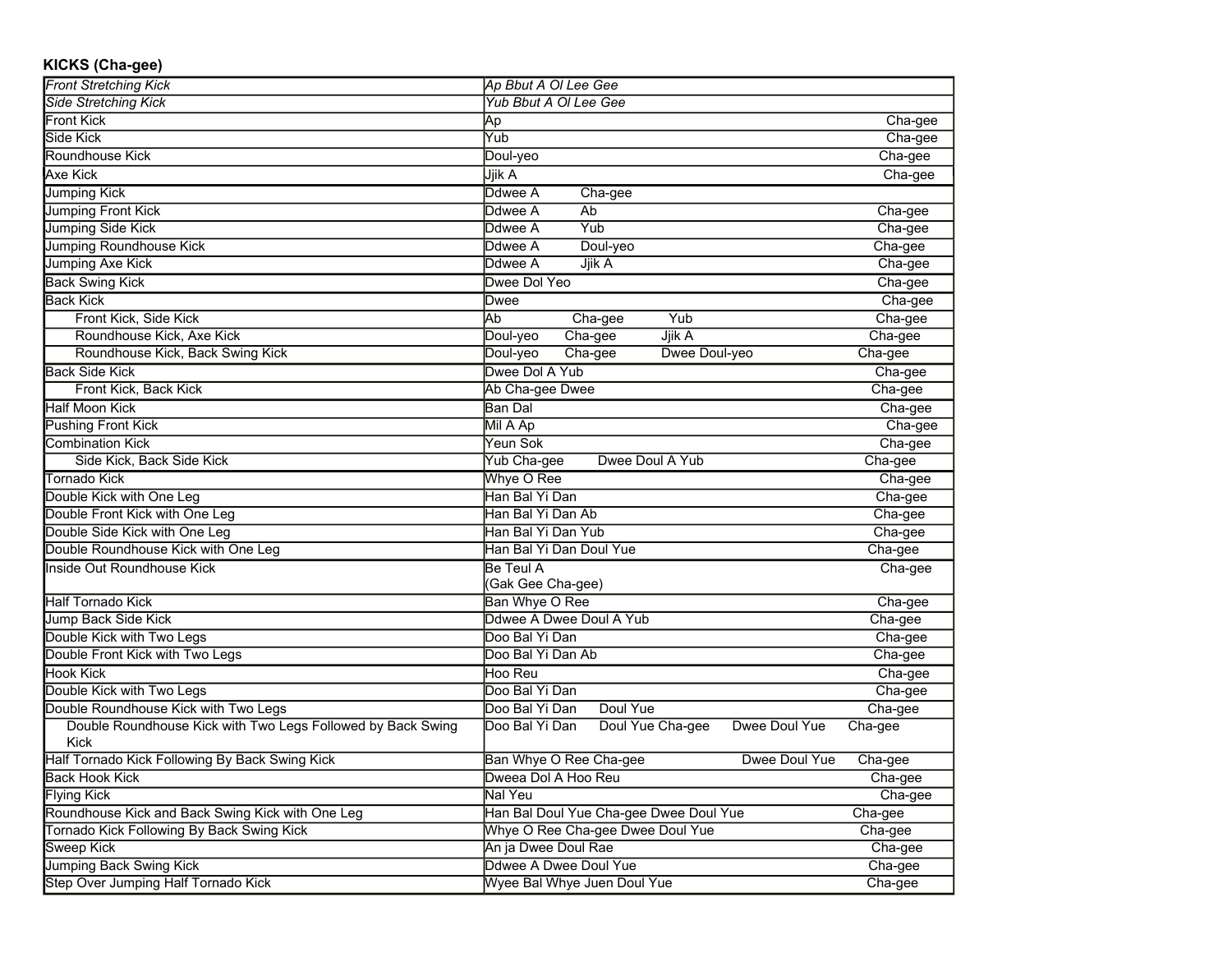## **BLOCKS (Mak-gee)**

| High (face) Block                                       | UI Gool                         | Mak-gee |             |         |
|---------------------------------------------------------|---------------------------------|---------|-------------|---------|
| <b>Inside Block</b>                                     | Αn                              | Mak-gee |             |         |
| <b>Outside Block</b>                                    | Backat                          | Mak-gee |             |         |
| Down Block                                              | A Rae                           | Mak-gee |             |         |
| Two Hands Blocks (Up, Down)                             | Du Son                          | Mak-gee |             |         |
| Two Hands High Block                                    | <b>UI Gool</b><br>Du Son        | Mak-gee |             |         |
| Two Hands Down Block                                    | Du Son<br>A Rae                 | Mak-gee |             |         |
| Two Hands Outside Block (Spreading Block)               | Hae Cheo                        | Mak-gee |             |         |
| Knife Hand Block                                        | Son Nal                         | Mak-gee |             |         |
| Knife Hand High Block                                   | Son Nal UI Gool                 | Mak-gee |             |         |
| Knife Hand Inside Block                                 | Son Nal An                      | Mak-gee |             |         |
| Knife Hand Outside Block                                | Son Nal Ba Kkot                 | Mak-gee |             |         |
| Knife Hand Down Block                                   | Son Nal A Rae                   | Mak-gee |             |         |
| Double Knife Hand Block                                 | Du Son Nal Kuh Dul A            | Mak-gee |             |         |
| <b>High Block</b><br>followed by Two Punches            | UI Gool                         | Mak-gee | Doo Bun Ji  | Reo-gee |
| <b>Inside Block</b><br>followed by Two Punches          | <b>J</b> An                     | Mak-gee | Doo Bun Ji  | Reo-gee |
| followed by Two Punches<br><b>Outside Block</b>         | Backat                          | Mak-gee | Doo Bun Ji  | Reo-gee |
| <b>Down Block</b><br>followed by Two Punches            | A Rae                           | Mak-gee | Doo Bun Ji  | Reo-gee |
| Scissors Block                                          | Ga Wee                          | Mak-gee |             |         |
| Palm Block (with Front and Back Stances)                | <b>Ba Tang Son</b>              | Mak-gee |             |         |
| Palm Inside Block                                       | <b>Ba Tang Son An</b>           | Mak-gee |             |         |
| Palm Down Block                                         | Ba Tang Son A Rae               | Mak-gee |             |         |
| Palm Upper Outside Block                                | Ba Tang Son Ba Kkot             | Mak-gee |             |         |
| <b>Half Moon Block</b>                                  | Ban Dal                         | Mak-gee |             |         |
| Knife Hand High Block and a Body Punch with one Hand    | Han Son Nal<br>UI Gool          | Mak-gee | Mom Tong Ji |         |
|                                                         | Reo-gee                         |         |             |         |
| Knife Hand Inside Block and a Body Punch with one Hand  | Han Son Nal<br>An               | Mak-gee | Mom Tong Ji |         |
|                                                         | Reo-gee                         |         |             |         |
| Knife Hand Outside Block and a Body Punch with one Hand | Han Son Nal<br><b>Backat</b>    | Mak-gee | Mom Tong Ji |         |
| Knife Hand Down Block and a Body Punch with one Hand    | Reo-gee<br>Han Son Nal<br>A Rae |         | Mom Tong Ji |         |
|                                                         | Reo-gee                         | Mak-gee |             |         |
| Double Hand Block                                       | Du Son Kuh Dul A                | Mak-gee |             |         |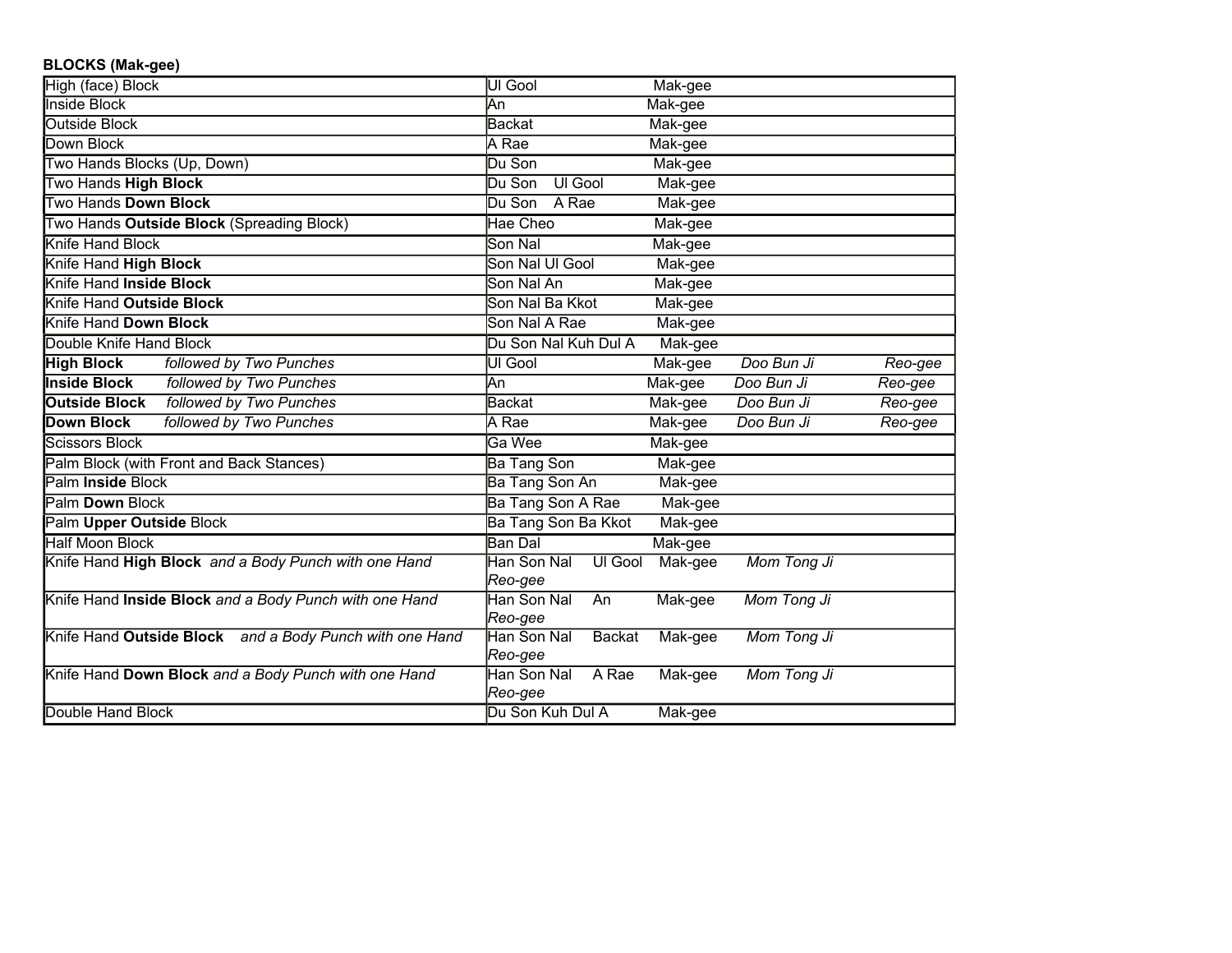# **STANCES, STABS, PUNCHES AND KICKS**

## **STANCES (Suh-gee)**

| <b>Attention Stance</b>    | Cha-Ryeo           | Suh-gee |
|----------------------------|--------------------|---------|
|                            |                    |         |
| <b>Walking Stance</b>      | ΙAр                | Suh-gee |
| Ready Stance               | <b>Jun Be</b>      | Suh-gee |
| Horse Stance               | Uu Chum            | Suh-gee |
| Front Stance               | Ap Gub-E           | Suh-gee |
| <b>Back Stance</b>         | Dwee Gub-E         | Suh-gee |
| <b>Twisted Stance</b>      | <b>Koa</b>         | Suh-gee |
| <b>Tiger Stance</b>        | Bum                | Suh-gee |
| <b>Kicking Stance</b>      | <b>Bal Cha-gee</b> | Jun Be  |
| <b>Sparring Stance</b>     | Kyeo Ru Gee        | Chum Be |
|                            |                    |         |
| Return (back ready stance) | Ba ro              |         |
| Relax                      | Yeol Jung Shio     |         |

## **STAB (Reo-gee)**

| <b>Fingertips Body Stab</b> | Son Kkut        | Mom Tong Jee | Reo-gee |
|-----------------------------|-----------------|--------------|---------|
| <b>Fingertips Neck Stab</b> | <b>Son Kkut</b> | Mouck Jee    | Reo-gee |

## **PUNCHES (Reo-gee)**

| <b>Body Punch</b>         | Mon Tong Jee               | Reo-gee  |
|---------------------------|----------------------------|----------|
| One Time Punch            | Han Bun Jee                | Reo-gee  |
| <b>Two Times Punch</b>    | Du Bun Jee                 | Reo-gee  |
| <b>Three Times Punch</b>  | Sae Bun Jee                | Reo-gee  |
| Chestnut Fist to the Body | <b>Bam Ju Muk Mom Tong</b> | Chee-gee |
| <b>Back Fist Punch</b>    | Dung Ju Muk                | Chee-gee |
| <b>Elbow Punch</b>        | Pal Gub                    | Chee-gee |
| Side Punch                | Yup Jee                    | Reo-gee  |

## **STRIKE (Chee-gee)**

| Knife Hand Neck Strike                                     | Son Nal Mok               | Chee-gee |
|------------------------------------------------------------|---------------------------|----------|
| One knife hand high block, other<br>knife hand neck strike | Jae Be Poom Mok           | Chee-gee |
| Palm Strike                                                | Ba Tang Son               | Chee-gee |
| <b>Hammer Fist Strike</b>                                  | Mae Ju Muk                | Chee-gee |
| <b>Claw Hand Strike</b>                                    | Jep Gae Son               | Chee-gee |
| Double Knife Hand Neck Strike                              | Doo Son Nal Mok           | Chee-gee |
| Chestnut Fist to the Temple                                | Bam Ju Muk Guan Ja Nouree | Chee-gee |
| Palm Strike to Chin                                        | Ba Tang Son Tuck          | Chee-gee |
| <b>Speak Hand Attack</b>                                   | <b>Chul Sa Jan</b>        | Chee-gee |